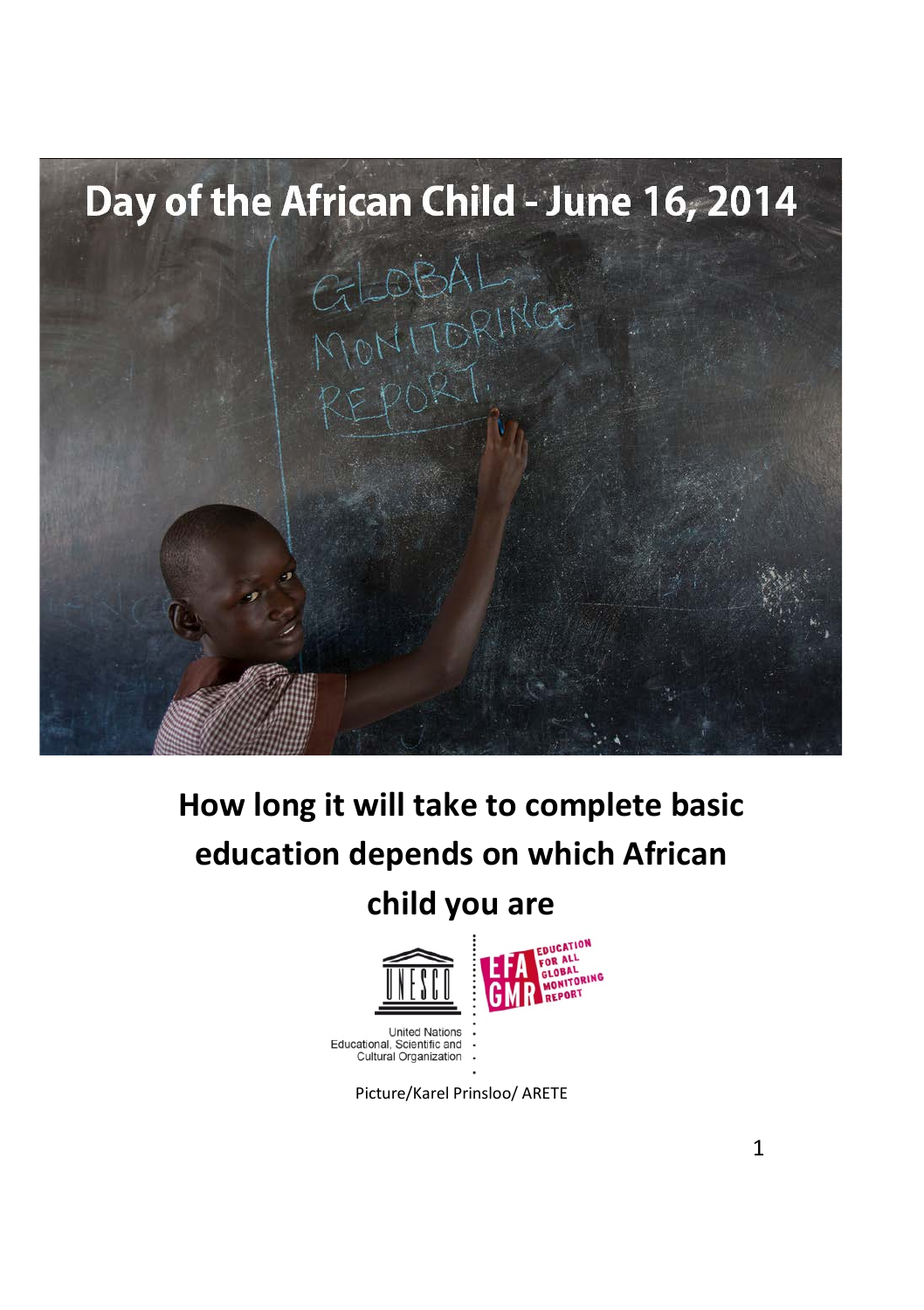### African girl from a poor household



Girls are the furthest behind of all children in sub-Saharan Africa: on current trends, while the richest girls are projected to achieve universal primary completion by **2029**, the poorest girls will not get to zero until **2086**.

On average, girls in the region will achieve universal lower secondary completion by **2075**. Girls from the poorest fifth of families are not expected to achieve it until the next century – **2011,** fifty years after the girls from the richest fifth of families.

Credit: Hofer/UNESCO

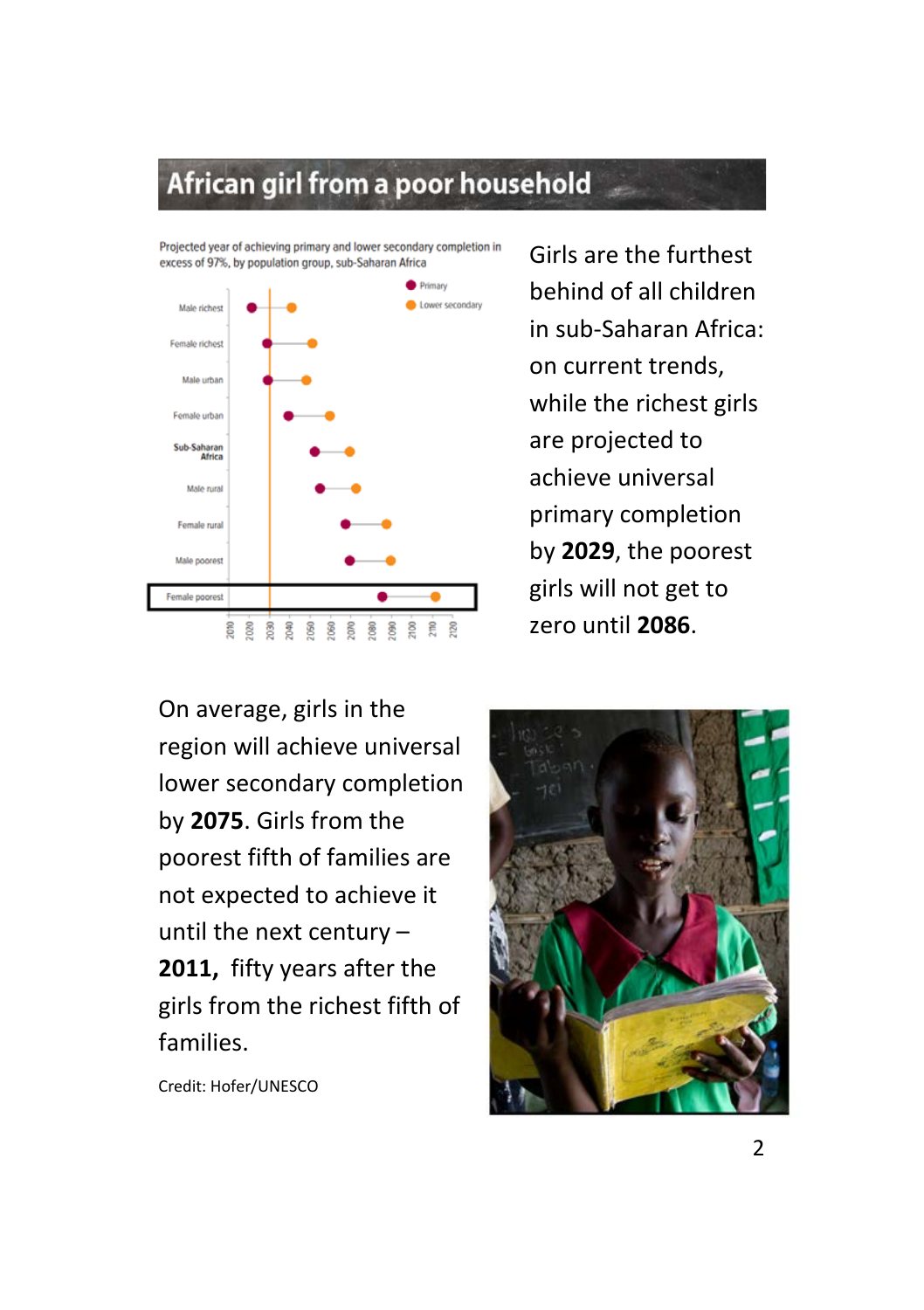#### African boy from a poor household

Projected year of achieving primary and lower secondary completion in excess of 97%, by population group, sub-Saharan Africa

.



If recent trends continue, the poorest boys in the region will not achieve universal primary completion until **2069**, forty-five years after the richest boys in the region. They will not achieve universal lower secondary education until **2089**.

In Niger, on current trends, the richest boys will all be completing primary education in 2060, but the poorest boys, like the boy in this picture from the Maradi region, are not expected to achieve the target until 2095.

Credit: Tagaza Djibo/UNESCO

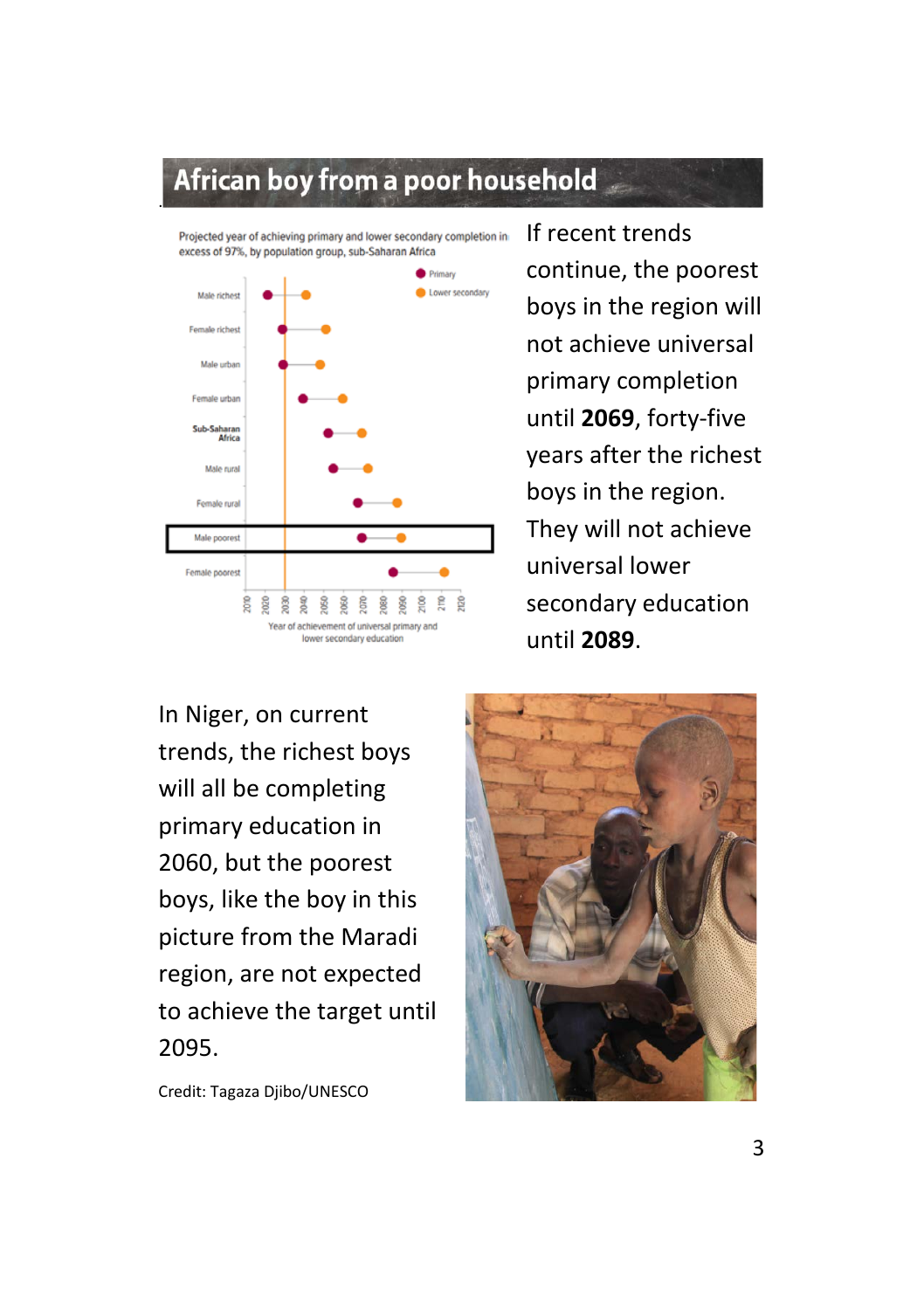# African girl from a rural area

Projected year of achieving primary and lower secondary completion in excess of 97%, by population group, sub-Saharan Africa



Caroline in grade 5 poses inside her classroom at her school in Turkana, Kenya.

"*When I finish school, I will help my parents. I would like to be a doctor. I want to treat people. I am studying in order to help my parents."*

Credit: Karel Prinsloo/ ARETE

If recent trends continue, girls living in rural areas in the region will not achieve universal primary completion until **2068**, thirteen years after rural boys. They will not achieve universal lower secondary education for a further twenty years – **2087**.

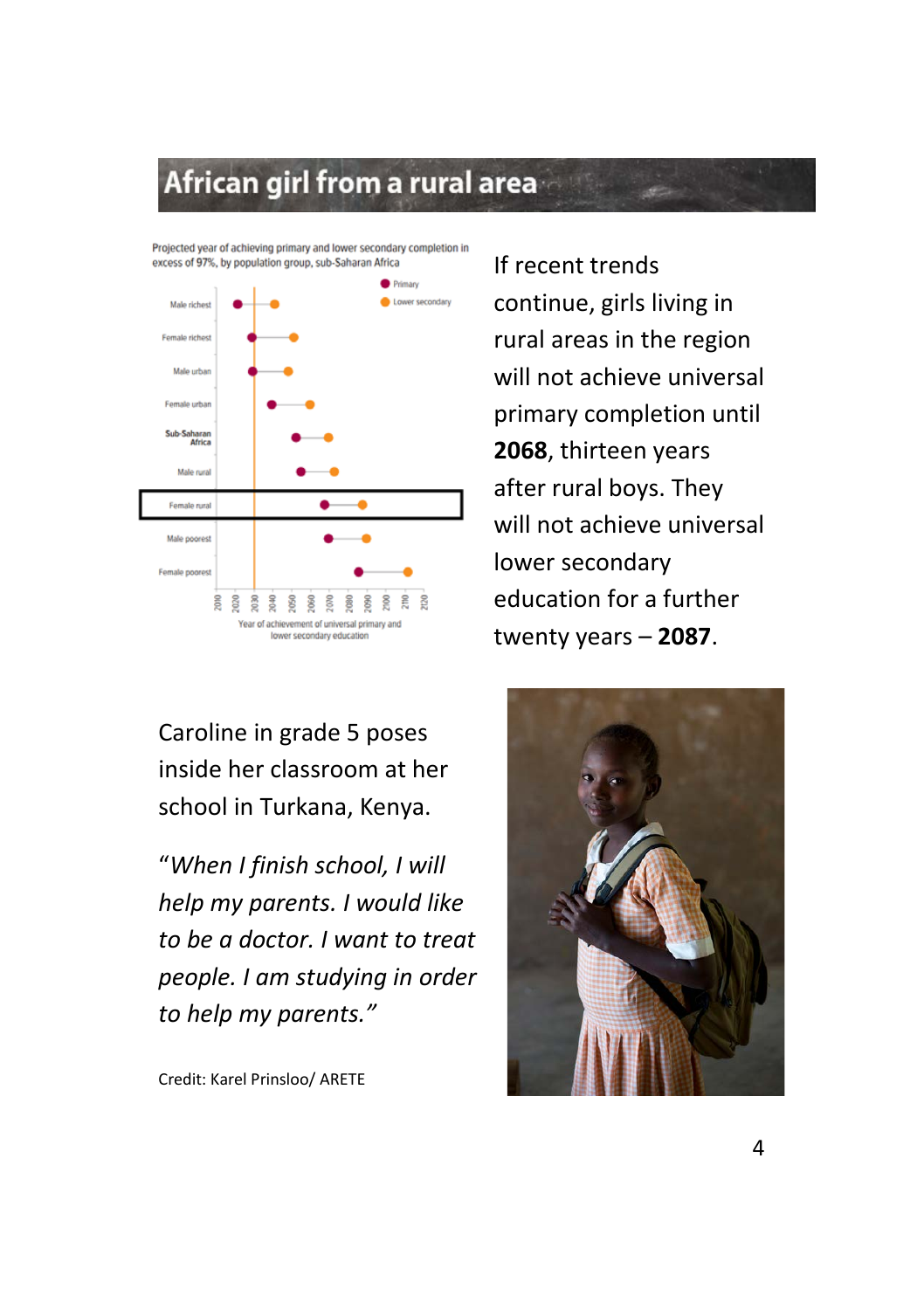### African boy from a rural area



If recent trends continue, boys living in rural areas in the region will not achieve universal primary completion until **2055**.

They will not achieve universal lower secondary education until **2073**.

Boys like this one in rural Uganda are expected to all be completing primary education in **2059**. Their urban counterparts will have reached the target over two decades earlier.

A nomadic boy attending school in northeastern Uganda Credit: Hofer/UNESCO

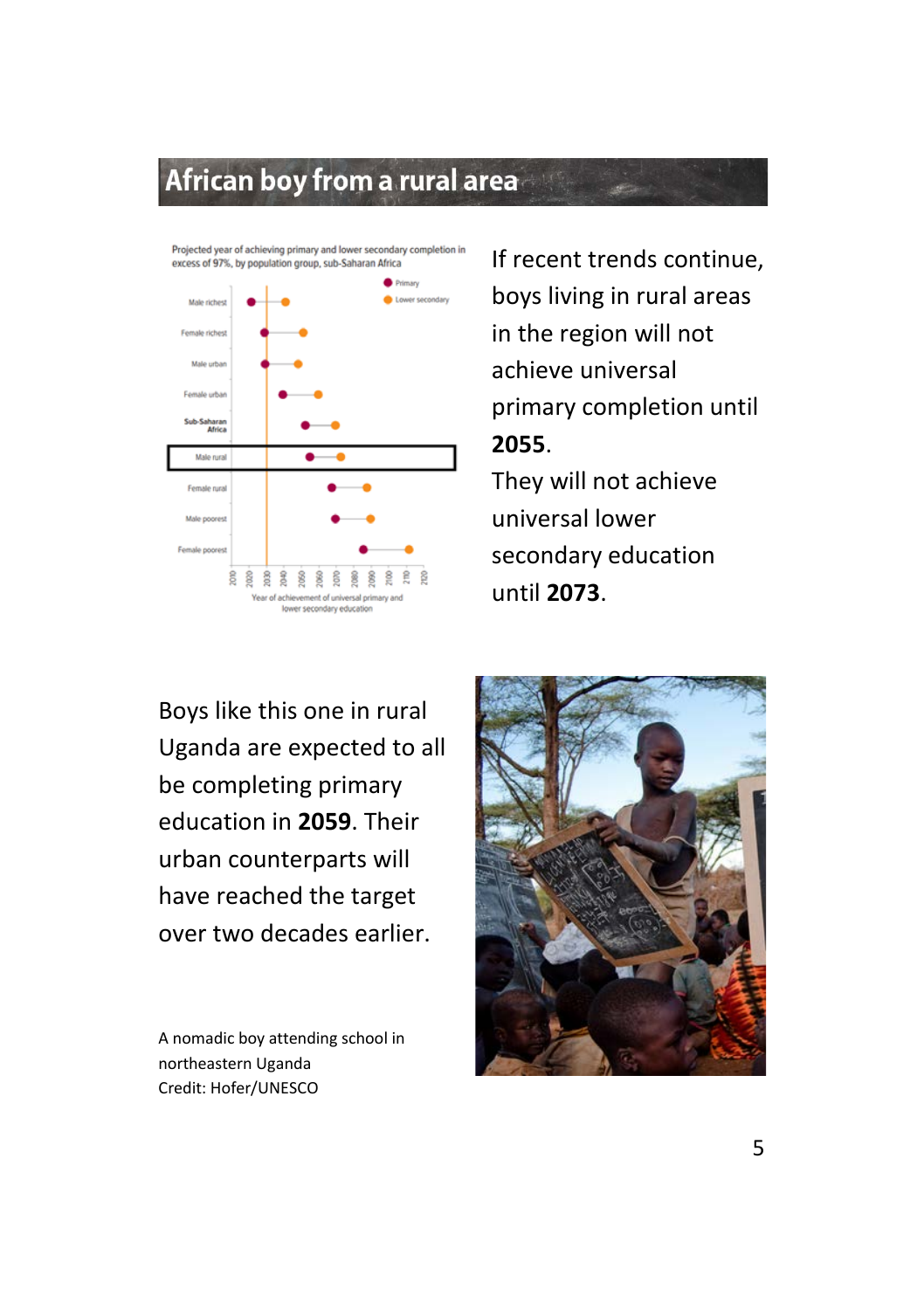#### African children on average



On average, if recent trends continue, the region will not achieve universal primary completion until **2052**, more than 35 years after the Dakar target and two decades after the likely target date for the post 2015 goals.

Universal lower secondary school completion will be achieved in **2069** in sub-Saharan Africa, several decades after the new target for global education goals under discussion.

School in Addis Ababa, Ethiopia Credit: Petterik Wiggers/Panos Pictures London UK

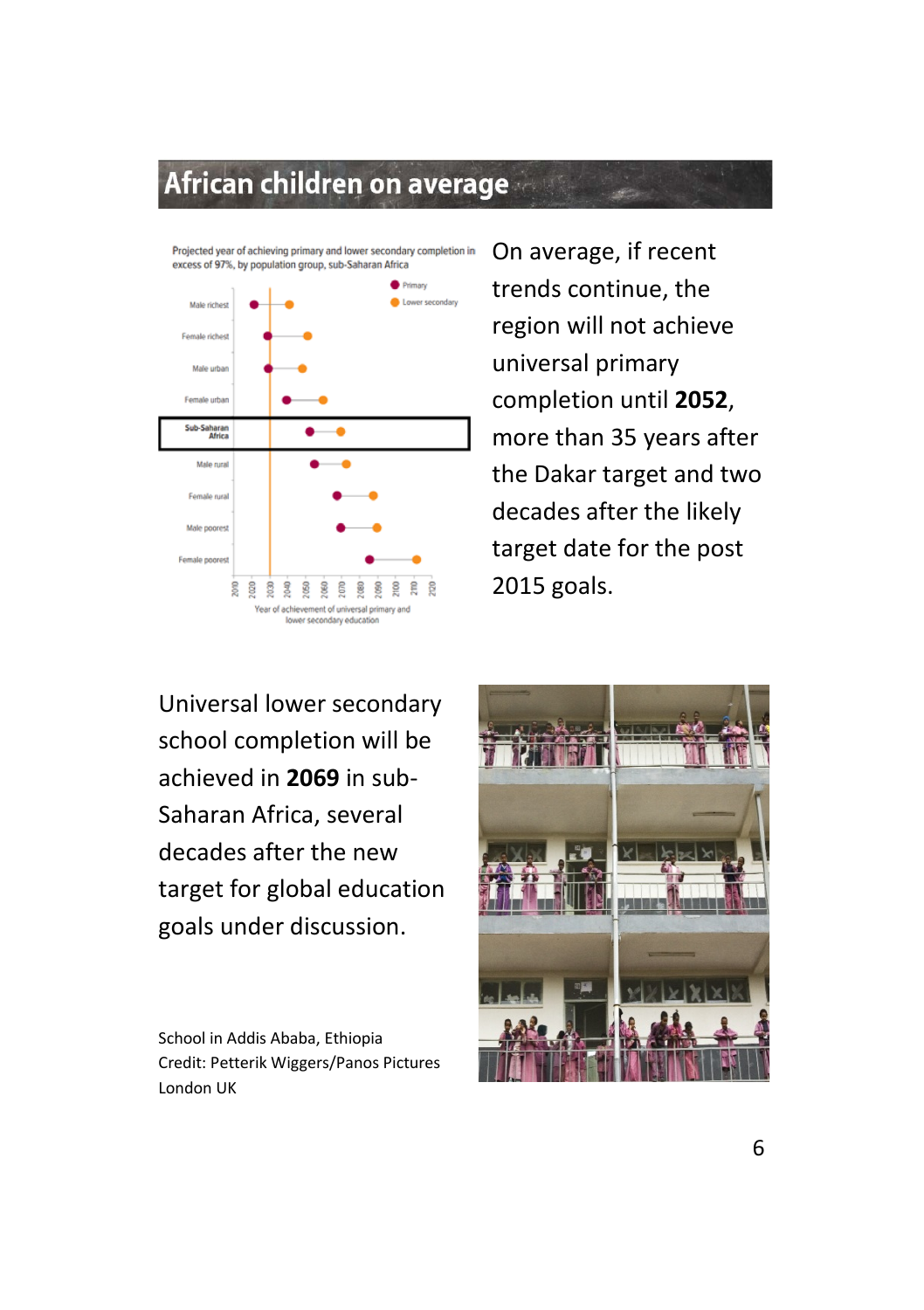#### African girl from an urban area



Universal primary completion for girls living in an urban area in Liberia is expected to be achieved by **2048**. This is over twenty years after their male counterparts, but about thirty years before girls living in rural areas in the country.

Credit: Glenna Gordon/UNESCO

If recent trends continue, girls living in urban areas of sub-Saharan Africa will not achieve universal primary completion until **2039**.

They are not expected to achieve universal lower secondary education until **2059**.

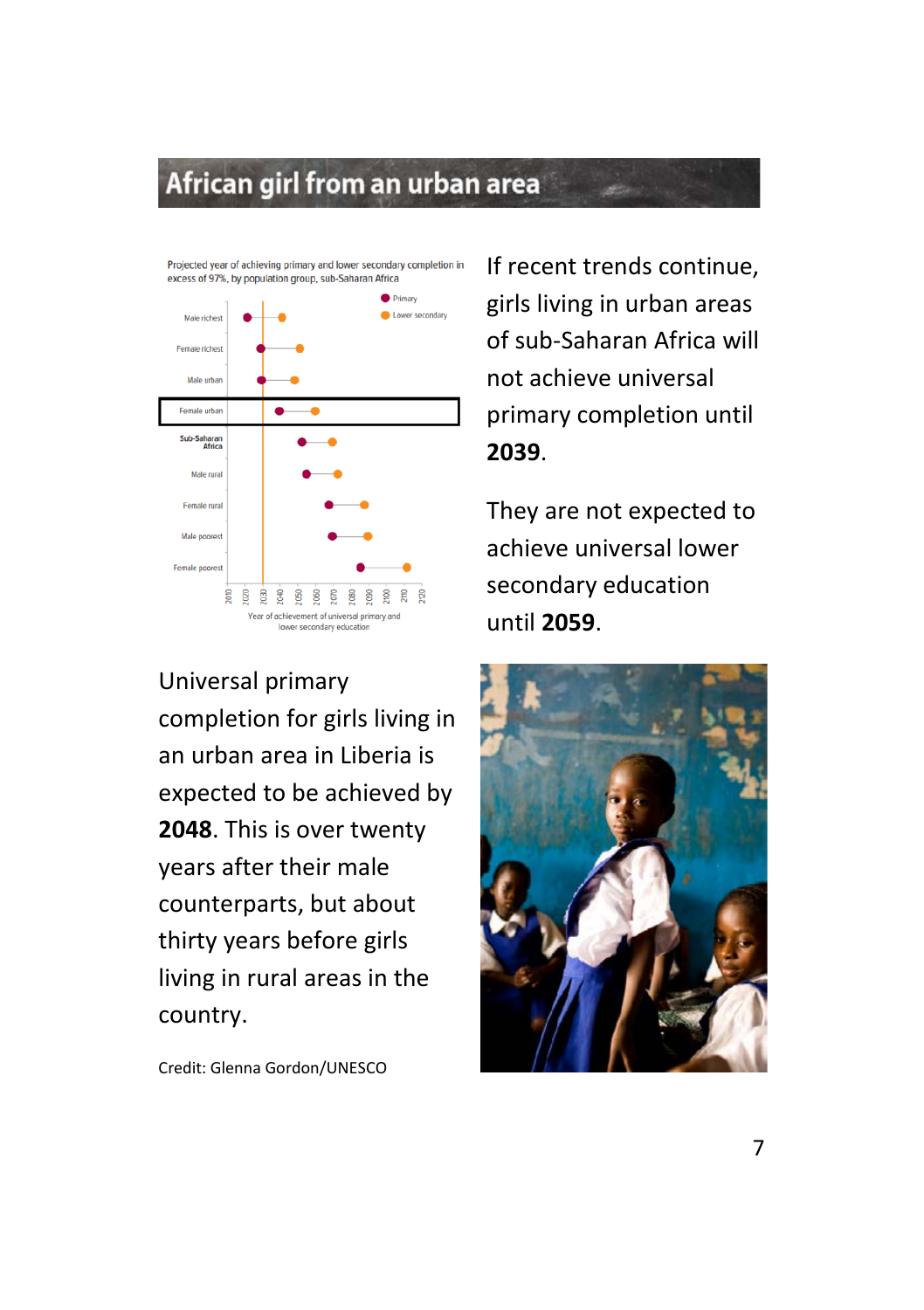#### African boy from an urban area



If recent trends continue, boys living in urban areas in sub-Saharan Africa are expected to complete primary education by **2029.**

These boys are expected to complete lower secondary education by **2048.**

In Ethiopia, urban boys, like the one pictured here, are expected to reach the target of universal primary completion in **2034**. This is more than a decade earlier than the projections for rural boys in the country - **2048**.

School in Addis Ababa, Ethiopia Credit: Petterik Wiggers/Panos

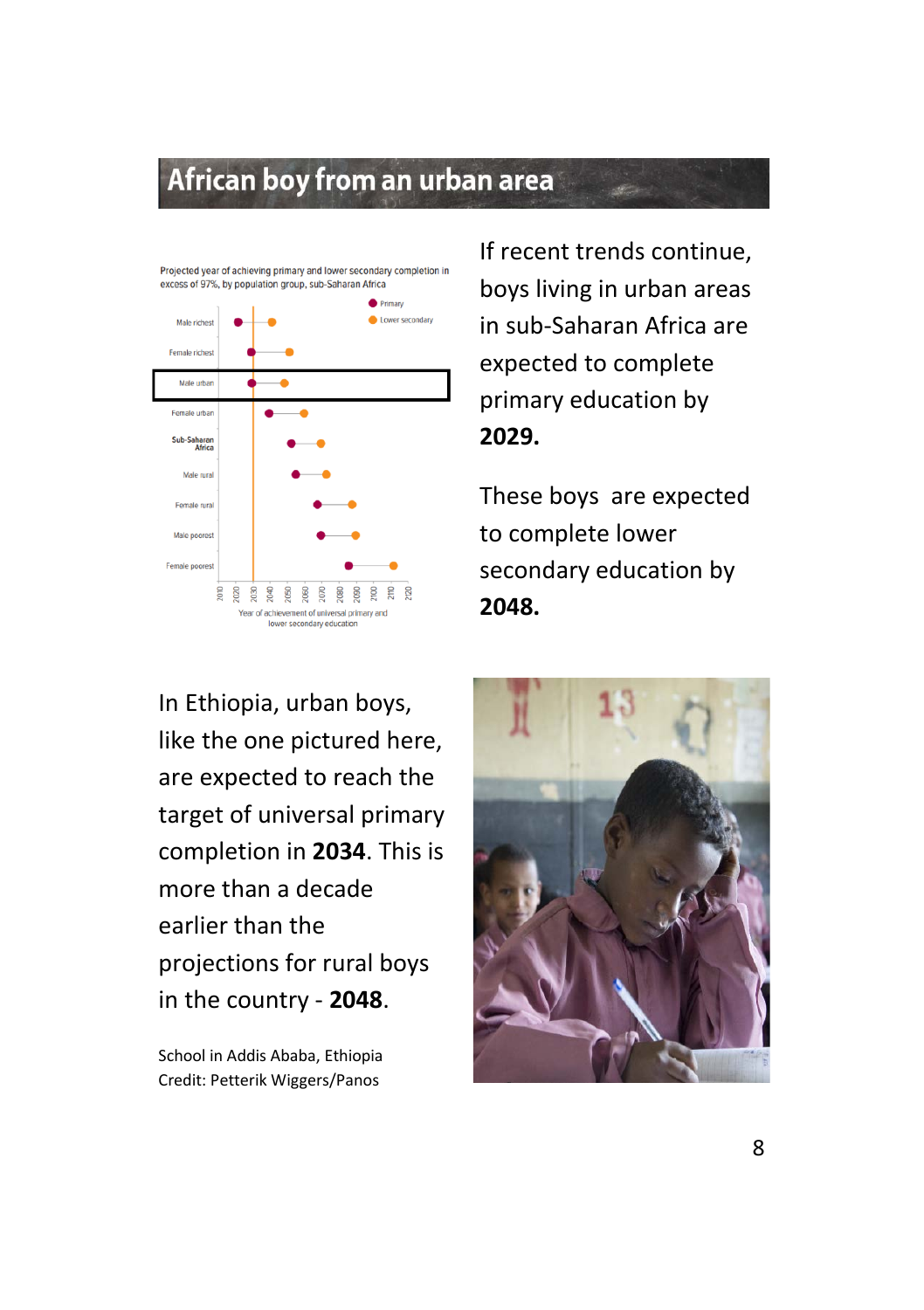#### African girl from a rich household



If recent trends continue, girls from the richest households in sub-Saharan Africa are expected to complete primary education by **2029.** They are expected to complete lower secondary education by **2051.**

In Namibia, girls living in the richest households have been completing primary school since **1996**. By contrast, girls living in the poorest households in the country have to wait another thirty years and will only reach the target in **2044**.



Credit: Star for Life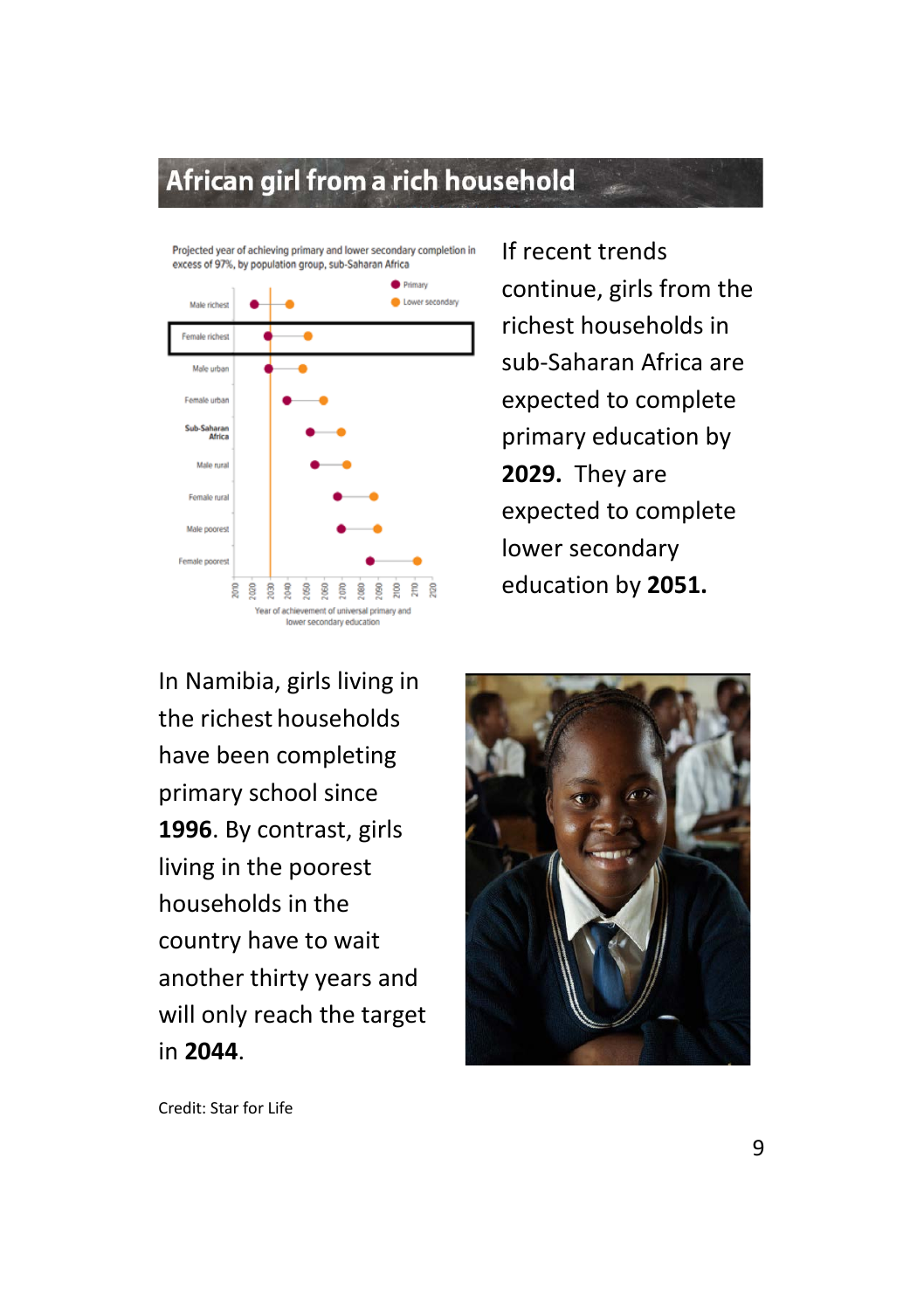# African boy from a rich household

Projected year of achieving primary and lower secondary completion in excess of 97%, by population group, sub-Saharan Africa



In Nigeria, wealth plays a huge part in deciding a child's education chances. All boys from the richest households in the country have been completing primary school since **1998**. Boys from the poorest households, however, are not expected to reach the target until **2060**.

If recent trends continue, boys from the richest households in sub-Saharan Africa are expected to complete primary education by **2021.** They are expected to complete lower secondary education by **2040.**



Credit: Carla Gomez Monroy.